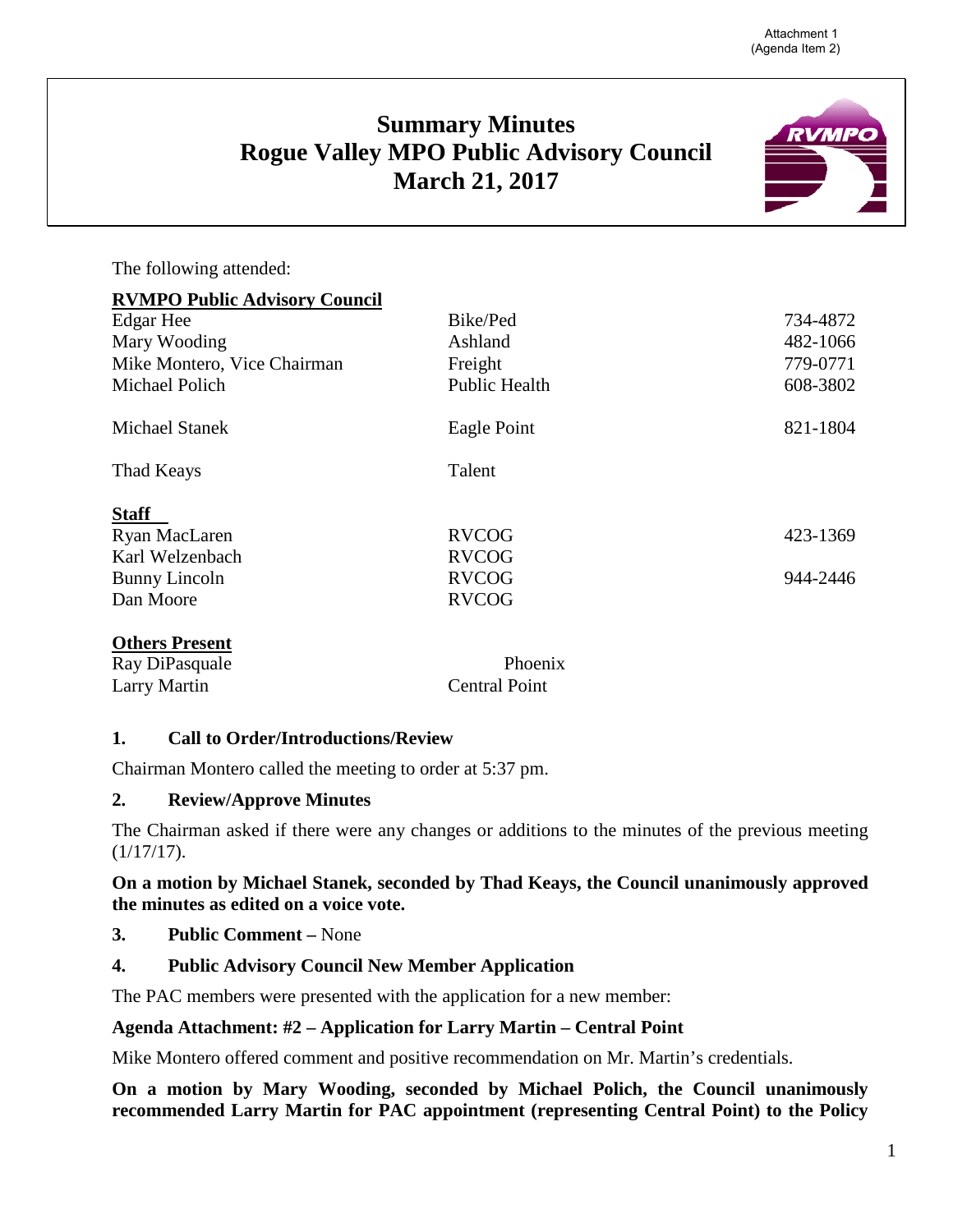# **Committee.**

#### **5. Recommend Adoption of 2042 RTP, 2018-21 TIP & Air Quality Conformity**

Dan Moore offered an explanation of the three documents being presented, and how they function as part of regional and State Plans. He also spoke of the need to meet air quality conformance standards, as they relate to regional transportation projects. The population threshold for required coordination is 50,000 (as determined by the PSU census.) The MPO Policy Committee, USDOT, ODEQ, EPA and LCDC are all involved in approving the documents.

The RTP functions on a four (4) year cycle, and addresses all modes of transportation. All the projects must be fiscally constrained, meet clean air requirements and be either federally funded or regionally significant.

Mr. Moore gave a Power Point presentation on the three referenced documents. Along with explanatory overviews of each:

# **2017-42 RTP -**

- Chapter 1 Introduction (Overview, RVMPO, Plan Contents, Plan Consistency)
- Chapter 2 Goals & Policies (Goals, Policies, Potential Actions, Performance Indicators)
- Chapter 3 Public Involvement (RTP Planning Process & Public Participation, including a survey rating graph)
- Chapter 4 Planning Area Characteristics (Demographics, Employment Characteristics with pie charts comparing the RMPO and MRMPO area employment related travel patterns)
- Chapter 5 Regional Transportation System Management/Options, Air & Rail, Multi-Modal Safety/Security, Land Use Nexus)
- Chapter 6 Air Quality (Conformity, CO (Medford UGB) & PM10 (Medford-Ashland AQMA))
- Chapter 7 Environmental Considerations (Considerations in Planning (avoiding/managing negative impacts), Environmental Justice)
- Chapter 8 Plan Implementation (RTP Projects, Selection Criteria, RTP Project List)
- Chapter 9 Financial Plan (Required Fiscal Constraints, Funding Availability, Source Identification, Accounting for Inflation, Revenue Sources (Charts provided for Street Systems & Transit)
- Chapter 10 Future Conditions (Travel Demand Modeling (population/Employment Forecasting, RVMPO Model)

Other Information Covered:

- Mode Share (RVMPO v4.2 Model)
- Future Congestion
- 2017 & 2042 Estimated Congestion Maps (Comparisons of increases to 2042)

# **Air Quality Conformity Determination –**

Demonstrating that RTP implementation will meet State & Federal requirements

- Carbon Monoxide (CO) (EPA approved Limited Maintenance Plan in September, 2016)
- PM10 (Particulates & Transportation Control Measure (TCM Approved Street Sweeping Program)) The EPA, USDOT, DEQ and ODOT were consulted and agree on conformity for the time being because of the benefit to air quality. Analysis were done with/without transit. (RVTD is forecasting future funding reductions.)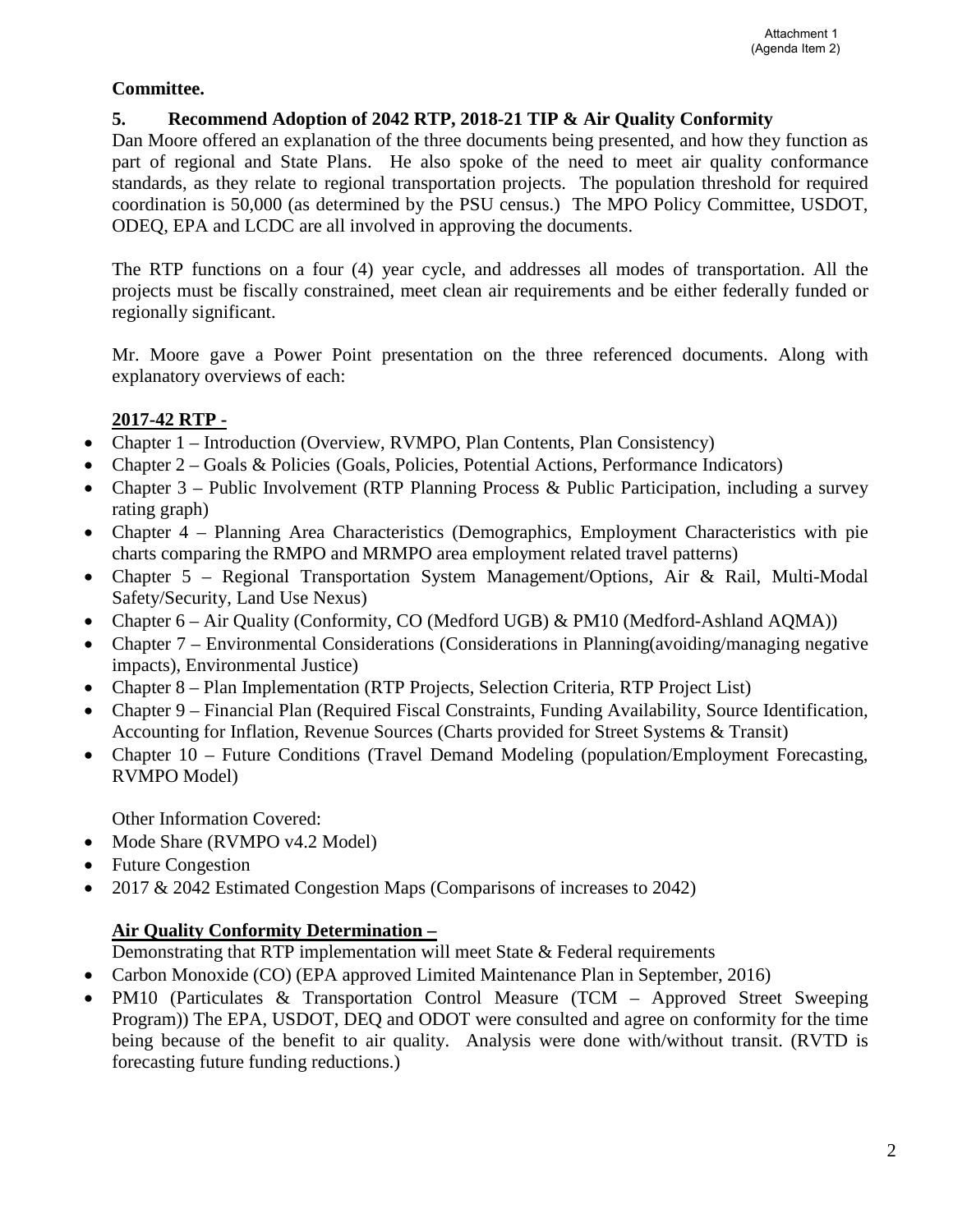#### **2018-21 Transportation Improvement Program –**

- 4- year MPO investment program
- RTP/RTP Consistency
- TIP includes Federally funded and regionally significant projects
- Projects meet Clean Air Act (AQCD)
- TIP approved by Governor & part of Statewide STIP

**Attachments:** Documents can be viewed online:<https://www.rvmpo.org/index.php/ct-menu-item-17>

# **On a motion by Michael Stanek, seconded by Mary Wooding, the PAC recommended Policy Committee approval of the 2042 RTP, 2018-21 TIP & Air Quality Conformity The motion passed by unanimous voice vote.**

Mike Montero explained why the Policy Committee didn't approve Medford's Foothills project in the TIP Project List, and stressed that the good of the region must be considered when making recommendations to the Policy Committee. He also shared that the role of the PAC was important as part of the public participation component when making future recommendations for Policy Committee consideration.

# **6. Draft FY 2018 Unified Planning Work Program**

Karl Welzenbach explained the Work Program process, and the various Tasks. Mike Montero also added additional facts about the need for meeting approval deadlines on the work program in order to meet federal requirements. If conformity is not met, funding can be lost. He also spoke about how the funding was disbursed between Jackson and Josephine Counties. Dan Moore talked about the MPO's role in RPS, and associated expansions in to Urban Reserve lands. The MPO reviews expansion plans and comments back to the specific jurisdiction involved on transportation plans.

# The **Work Program** includes:

- Transportation Planning Funds by Source and Activity
- Work Tasks (Program Management, Short & Long Range Planning, Data Development, and Transit)
- 2016 UPWP Status, 2017-18 Proposed Program Activity

Karl Welzenbach explained staffing, operational expenses and that there were additional funds added to the budget for new administrative staff, and that Long Range Planning had decreased significantly because the RTP is now going into a "maintenance" mode for the next four (4) years. ODOT Region 3 will be adding \$12,000 under Item 3.3 to be used for the Alternative Measures Analysis. The Committee is expected to finalize this matter in April. **The total budget is \$446,446.** The Long Range Planning total is **\$59,822**.

# **On a motion by Edgar Hee, seconded by Michael, the PAC recommended RVMPO Policy Committee approval of the Draft FY 2018 Unified Planning Work Program**

#### **The motion passed on a unanimous voice vote.**

#### **7. MPO Planning Update –**

• CMAQ funding is being reduced due to the addition of Eugene and Salem to the group of MPOs eligible for funds. The RVPMO is anticipating a 47% cut in funds. Statewide Advisory Council if reviewing four options to redistribute the funding. Karl Welzenbach is part of the Council, and will report back to the PAC. Existing MPO amounts